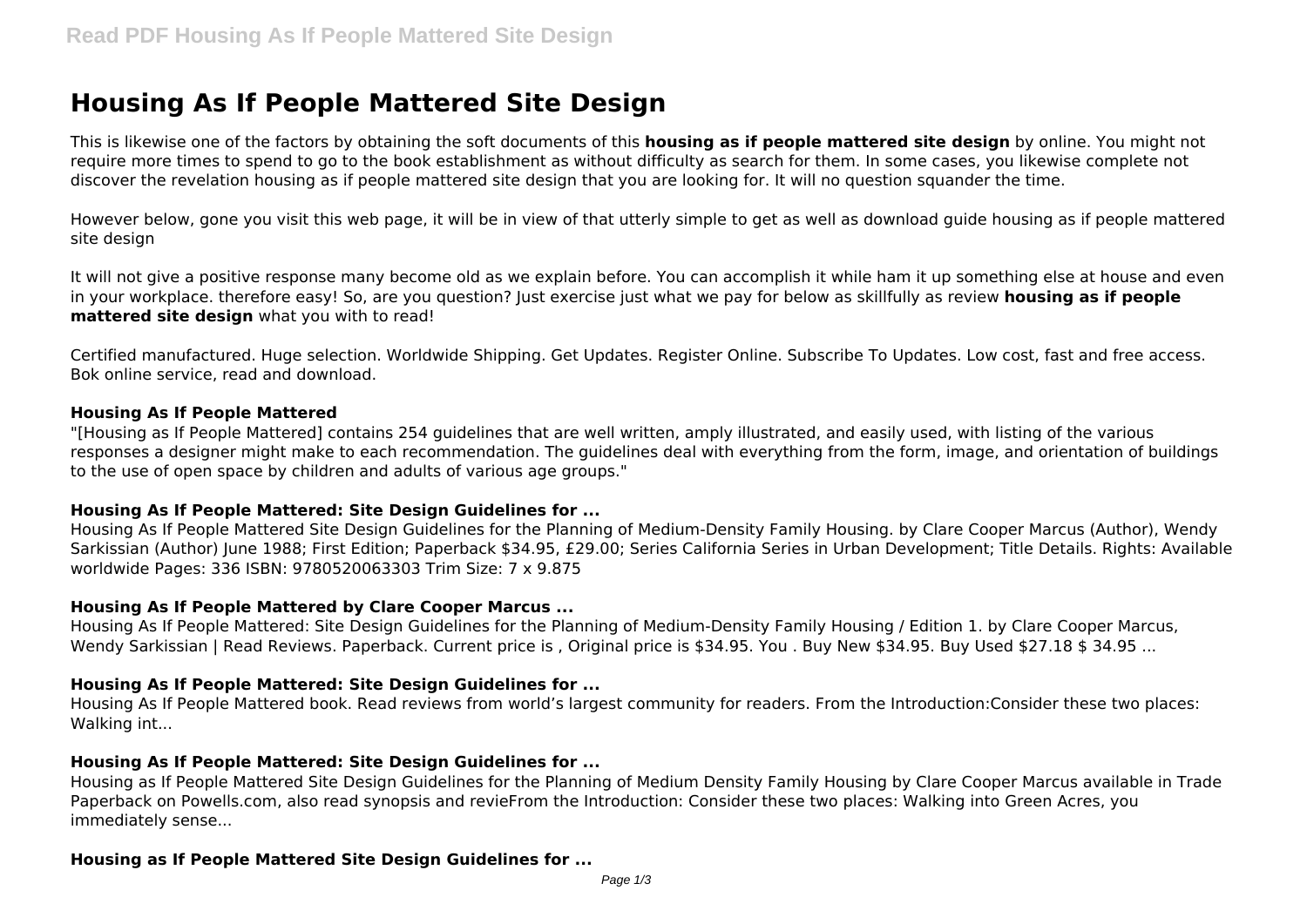Housing As If People Mattered. : Consider these two places: Walking into Green Acres, you immediately sense that you have entered an oasis-traffic noise left behind, negative urban distractions out...

### **Housing As If People Mattered: Site Design Guidelines for ...**

Housing policy as if young people mattered - and voted It is possible to bring house prices down to affordable levels, permanently, if our political leaders have the courage and foresight to transform the housing system, write Dr Jenny McArthur and Jacqueline Paul

#### **Housing policy as if young people mattered - and voted**

Housing As If People Mattered (Paperback) Site Design Guidelines for the Planning of Medium-Density Family Housing (California Series in Urban Development #4) By Clare Cooper Marcus, Wendy Sarkissian. University of California Press, 9780520063303, 336pp. Publication Date: June 8, 1988

#### **Housing As If People Mattered: Site Design Guidelines for ...**

Corpus ID: 106928637. Housing as if people mattered : site design guidelines for medium-density family housing @inproceedings{Marcus1986HousingAI, title={Housing as if people mattered : site design guidelines for medium-density family housing}, author= ${C.~Marcus}$  and W. Sarkissian }, year= ${1986}$  } }

## **[PDF] Housing as if people mattered : site design ...**

HOUSING AS IF PEOPLE MATTERED: SITE DESIGN GUIDELINES FOR MEDIUM-DENSITY FAMILY HOUSING. The first page of the PDF of this article appears below.

## **HOUSING AS IF PEOPLE MATTERED: SITE DESIGN GUIDELINES FOR ...**

With a title borrowed from Clare Cooper-Marcus' book Housing as if People Mattered, this workshop seeks to discover the distinctly architectural aspects of housing. Through the housing boom and bust of the past decade we and the young people around us have been bombarded with the notion that housing is a primarily an investment vehicle. Any

## **Design workshop: As if People Mattered**

Housing As If People Mattered: Site Design Guidelines for the Planning of Medium-Density Family Housing Architecture/Urban studies/Sociology Volume 4 of California Series in Urban Development: Authors: Clare Cooper Marcus, Wendy Sarkissian: Edition: illustrated, reprint: Publisher: University of California Press, 1986: ISBN: 0520063309 ...

## **Housing As If People Mattered: Site Design Guidelines for ...**

"[Housing as If People Mattered] contains 254 guidelines that are well written, amply illustrated, and easily used, with listing of the various responses a designer might make to each recommendation.

## **Housing As If People Mattered : Clare Cooper Marcus ...**

Housing As If People Matters is a must have in the library of planners, landscape architects and municipal land use board members. This was a replacement for my copy I "lent" that didn't get returned! Will see this doesn't happen again.

#### **Amazon.com: Customer reviews: Housing As If People ...**

Housing As If People Mattered: Site Design Guidelines for the Planning of Medium-Density Family Housing (California Series in Urban Development)